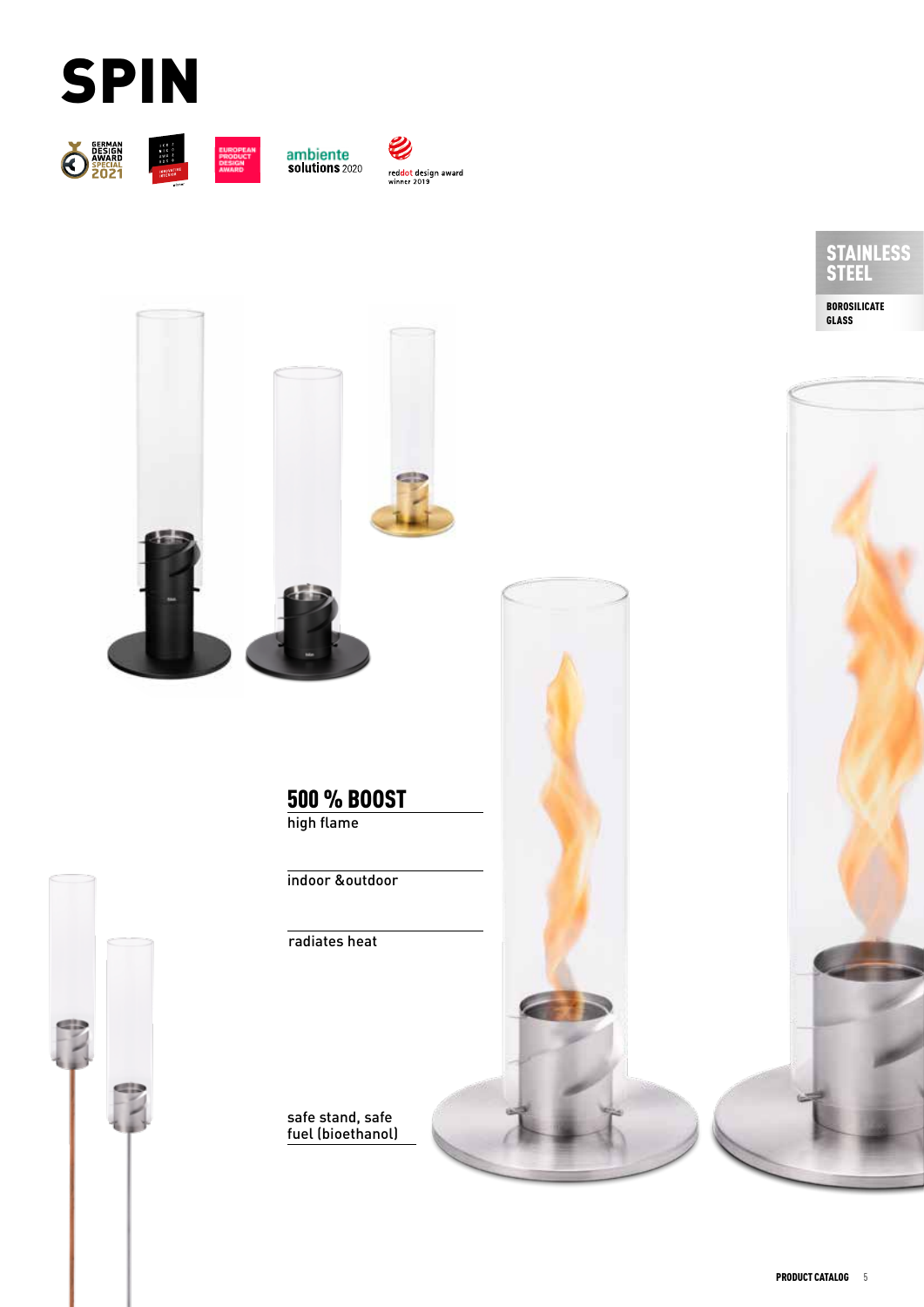

**SPIN TABLE FIRE** – the impressive dance of the flames is due to bioethanol burnt in a can. Simply place the can into the stainless-steel footing on an even surface and light the combustion gel with an extended universal lighter or a long match. Then quickly put on the 54 cm high glass cylinder (made of high-quality borosilicate glass) and enjoy the luminous vortex of flames for 60 minutes (SPIN 90) to 80 minutes (SPIN 120). Those who want to end the spectacle prematurely simply need to place the enclosed extinguishing lid onto the glass cylinder, thus suffocating the flame within seconds.

- · table fire, lantern, garden torch 소1
	- · 500% boost due to rotating flame and chimney effect
	- · for indoor\* and outdoor\* use (\* only spin standard)
	- · compliant with din en 16647
	- · incl. refill cup & extinguishing lid
	- · combustion period with one filling: 60 minutes (SPIN 90) to 80 minutes (SPIN 120)
	- · stainless steel housing
	- · combustible not included in delivery

· optional accessories: increasing element, ground spike, bioethanol can

German Design Award 2021  $\overline{2}$ Iconic Award "Innovative Interior" 2020 ambiente solutions 2020 European Product Design Award 2019 Red Dot Design Award Winner 2019

## SPIN 120 Table fire  $\circ$

Base: Ø 23 cm, Glass Tube: Ø 12 cm, 54 cm height (mounted), 4,3 kg gross 24×21×69 cm, 5,6 kg  $\overline{\text{CDIN 120} \text{ Table}}$  fire silver  $\overline{\text{Art-Mo}}$  00024, EAN 4044251000244

**SPIN 120 Table fire gold**  $Art-No 00021$ , EAN 4064251000215<br>**SPIN 120 Table fire grey**  $Art-No 090101$  FAN 4260447330924 **SPIN 120 Table fire grey** Art-No 090101, EAN 4260447330924<br>**SPIN 120 Table fire black** Art-No 00019, EAN 4064251000192

Art-No 00019, EAN 4064251000192

# SPIN 90 Table fire

Base: Ø 19 cm, Glass Tube: Ø 9 cm, 40,5 cm height (mounted), 2,6 kg brutto 20×16,5×50,5 cm, 3,7 kg

| SPIN 90 Table fire silver      | Art-No 00046, EAN 4064251000468 |
|--------------------------------|---------------------------------|
| SPIN 90 Table fire gold        | Art-No 00043, EAN 4064251000437 |
| <b>SPIN 90 Table fire grev</b> | Art-No 00221, EAN 4064251002219 |
| SPIN 90 Table fire black       | Art-No 00041, EAN 4064251000413 |



**SPIN TORCH** – as a torch variant, SPIN can be easily fixed in the ground. Stuck into the lawn, the SPIN torch enchants all your guests during the next garden party and will be the eye-catcher of the evening. Different heights can be adjusted and realized due to the 4-piece ground spike included in delivery. The individual parts of the spike are differing in length (7 + 34 + 48 cm) and have an additional earth nail, thus guaranteeing a stable support.

#### · use as a garden torch  $\leftrightarrow$

· to be fixed in the ground (with earth nail)

- · simple screw assembly without any tools
- · stainless steel
- · for outdoor use only

## SPIN 120 Torch silver  $\mathbb{O}$

Glass Tube: Ø 12 cm, 174 cm height (mounted), 1,9 kg gross 21×20×69 cm, 2,9 kg Art-No 00017, EAN 4064251000178

# SPIN 90 Torch silver

Glass Tube: Ø 9 cm, 138 cm height (mounted), 1,15 kg gross 20×16,5×50,5 cm, 2,2 kg Art-No 00036, EAN 4064251000369

**SPIN ELEVATION** - Due to the increasing element, SPIN even performs better when standing on the ground. Without any tools, the foot is simply screwed on and the table fire immediately turns into a garden torch.

- · increases spin by approx. 11 cm ☆ $|$ 
	- · for ground use of the table fire for outdoor use only · stability remains
	- · simple screwing assembly without any tool
	- · is screwed between foot and wing body
	- · stainless steel

## SPIN 120 Elevation ₫

|                                  | Ø 9 cm, 11,5 cm height, 0,27 kg   gross 9,5 × 9,5 × 12,5 cm, 0,3 kg |
|----------------------------------|---------------------------------------------------------------------|
| <b>SPIN 120 Elevation silver</b> | Art.-Nr. 00013. EAN 4064251000130                                   |
| <b>SPIN 120 Elevation gold</b>   | Art.-Nr. 00012. EAN 4064251000123                                   |
| <b>SPIN 120 Elevation grev</b>   | Art.-Nr. 090201. EAN 4260447330917                                  |
| <b>SPIN 120 Elevation black</b>  | Art.-Nr. 00011. EAN 4064251000116                                   |
|                                  |                                                                     |

# SPIN 90 Elevation

| $\emptyset$ 6.5 cm, 9 cm height, 0,16 kg   gross $7 \times 7 \times 9.5$ cm, 0,19 kg |                                   |
|--------------------------------------------------------------------------------------|-----------------------------------|
| <b>SPIN 90 Elevation silver</b>                                                      | Art.-Nr. 00040. EAN 4064251000406 |
| <b>SPIN 90 Elevation gold</b>                                                        | Art.-Nr. 00039. EAN 4064251000390 |
| <b>SPIN 90 Elevation grev</b>                                                        | Art.-Nr. 00222. EAN 4064251002226 |
| <b>SPIN 90 Elevation black</b>                                                       | Art.-Nr. 00038. EAN 4064251000383 |
|                                                                                      |                                   |